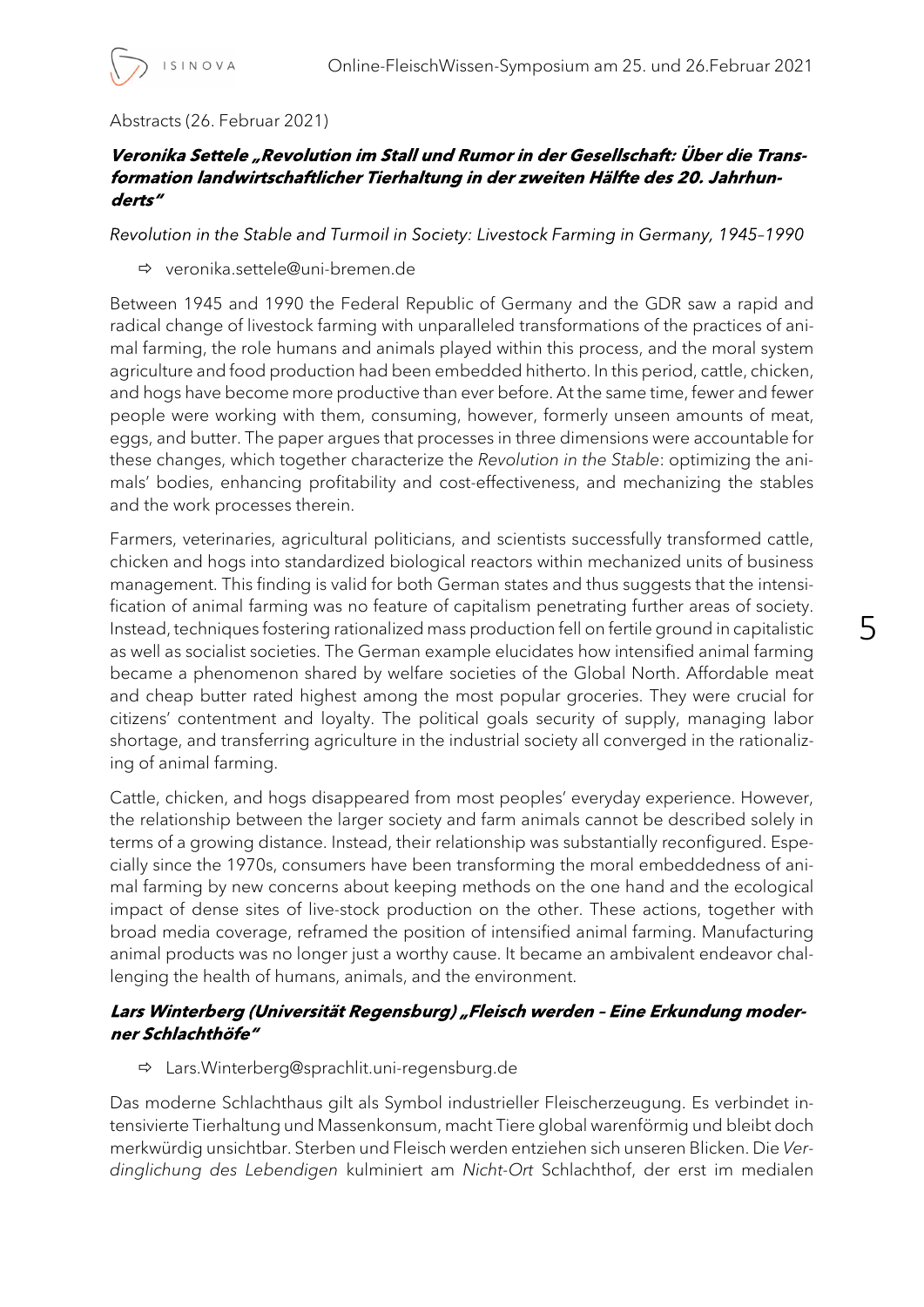6



ISINOVA

Diskurs über Narrative wie Produktivität und Effizienz, aber auch Tierquälerei, Lohnsklaverei, Billig- und Ekelfleisch eine spezifische Kontur erhält.

Gleichwohl lassen sich Binnenperspektiven aufzeigen. Die Studie Fleischpfade – wie Tiere zu Dingen werden folgt u.a. einem Wurf Schweine vom Stall bis zur Pfanne, vom Labor bis zum Hochseehafen – und bietet so auch Einblicke in einen großen deutschen Schlachthof. Das kulturwissenschaftliche Forschungsprojekt ist dem BMBF-Verbund Fleischwissen zugeordnet und qualitativ-explorativ ausgerichtet.

Auf dieser Basis blickt der anzuzeigende Beitrag hinter vermeintlich verschlossene Pforten, folgt einzelnen Tieren, ihren Körpern und dem Fleisch und erkundet so den Knotenpunkt eines globalisierten Netzwerks. In der dichten Beschreibung komplexer Abläufe und Verbindungen lassen sich Fragen der Dingwerdung ebenso diskutieren wie Aspekte ihrer gesellschaftlichen (In-)Visibilisierung – und nicht zuletzt nachvollziehen, was im frühen 21. Jahrhundert unter "effizienter Produktion" praktisch zu verstehen ist.

## Becoming Meat - An Exploration of Modern Slaughterhouses

The modern slaughterhouse is considered a symbol of industrial meat production. It connects intensive livestock farming and mass consumption, makes animals globally commodified and yet remains remarkably invisible. Dying and becoming meat elude our gaze. The reification of the living culminates at the non-place of the slaughterhouse, which specific contour is shaped in media discourse on narratives such as productivity and efficiency, but also animal cruelty, wage slavery or cheap and disgusting meat.

Nevertheless, internal perspectives can be identified. The study Meat Paths – How animals become things, follows a litter of pigs from the barn to the pan, from the laboratory to the deep-sea port – and thus also offers insights into a large German slaughterhouse. The cultural-anthropological research project is part of the network Meat Knowledge, funded by the German Federal Ministry of Education and Research, and follows a qualitative-explorative approach.

In this context my lecture takes a look behind supposedly closed gates, follows individual animals, their bodies, and the meat. This explores the junction of a globalized network. Within the thick description of complex processes and connections, questions about reification may be discussed as well as aspects of their societal (in)visualization – and last but not least, it can be understood what is meant by "efficient production" in the early 21st century.

## Frédéric Gesing "Private Schlachthäuser auf dem Land - kulturhistorische Betrachtungen aus dem Westerwald"

### Gesing@landschaftsmuseum-ww.de

Das Teilprojekt Fleischregion am Landschaftsmuseum Westerwald untersucht in kulturhistorischer Perspektive die Modalitäten von Fleischproduktion und Fleischkonsum in der Region Westerwald seit Mitte des 19. Jahrhunderts bis in die jüngste Vergangenheit. Dabei sind durchgehend auch die überregionalen Kontexte Teil der Betrachtung. Der Westerwald gehört zu den deutschen Mittelgebirgsregionen und kann für diese strukturschwachen und verwaltungstechnisch peripheren Gegenden als exemplarisch gelten. Durch Klima- und Bodenverhältnis vor allem für Grünlandwirtschaft geeignet, handelt es sich zugleich um ein Gebiet, das wirtschaftlich stark von der Tier- und vor allem Rinderhaltung abhängig war. Inwiefern dies bestimmte Sonderwege der Entwicklung bewirkte und wie diese aussahen ist zentrale Frage des Teilprojektes.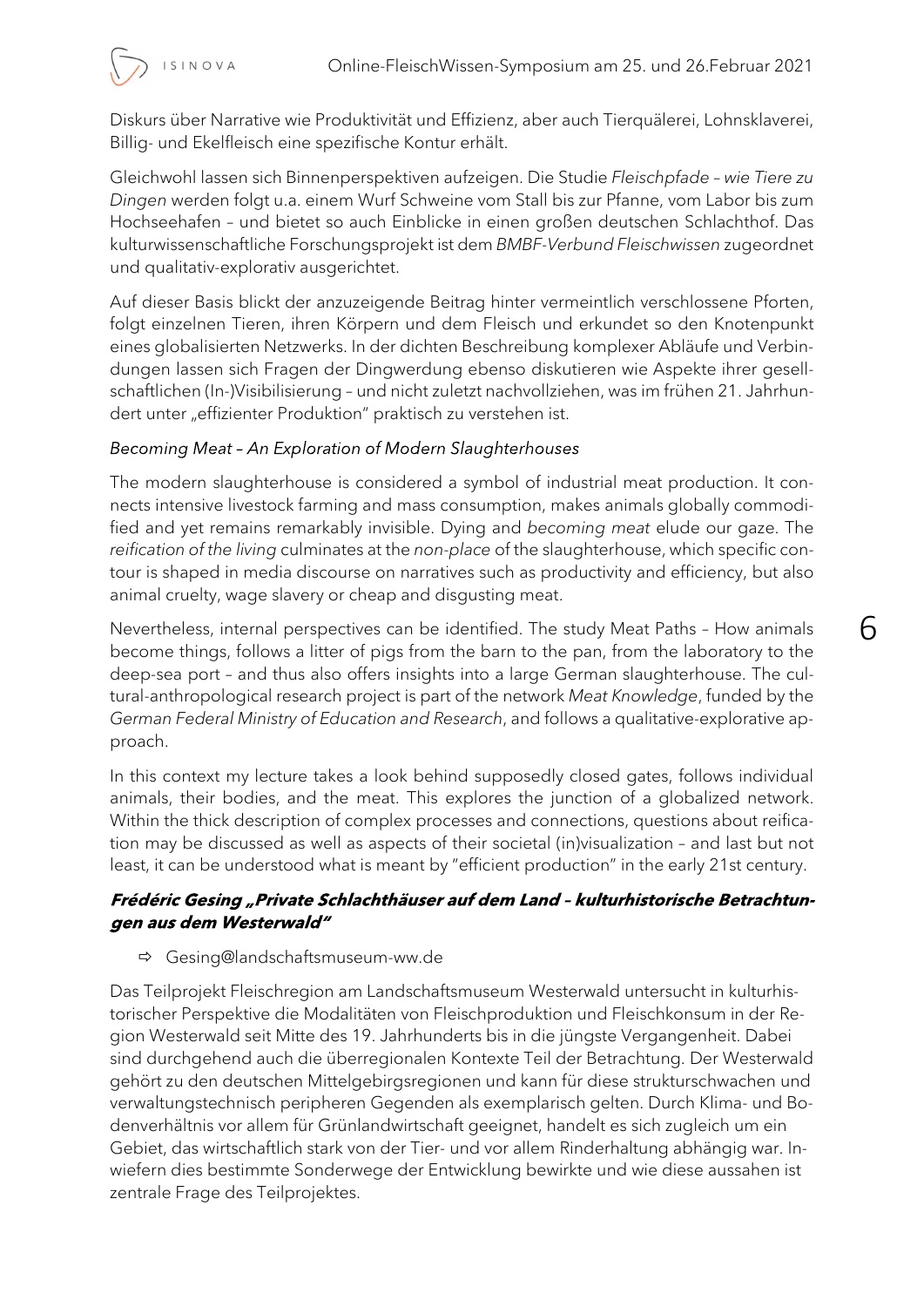

7

Das Thema des Vortrages sind private Schlachthausbauten. Diese nahmen in der in der Infrastruktur des Schlachtens einen Platz irgendwo zwischen den städtischen Schlachthöfen und den Hausschlachtungen in den Dörfern ein. Sie entsprechen einer ganz spezifischen Bedarfs- und Anforderungslage und sind stark mit den gewerblichen Metzgern und den sich professionalisierenden Hausschlachtern verknüpft. An mehreren Beispielen soll das vielseitige Spektrum der Erscheinung dieser Schlachthausbetriebe aufgezeigt werden. Quellengrundlage sind Fotos, Baupläne und Zeitzeugenbefragungen.

### "Private slaughterhouses in the countryside - cultural-historical observations from the Westerwald region"

The sub-project Meat Region at the Landscape Museum Westerwald examines in a culturalhistorical perspective the modalities of meat production and meat consumption in the region of Westerwald since the middle of the 19th century until the recent past. Throughout, the supra-regional contexts are also part of the consideration. The Westerwald belongs to the German low mountain regions and can be considered exemplary for these structurally weak and administratively peripheral areas. Due to climate and soil conditions especially suitable for grassland farming, it was an area that was economically strongly dependent on animal and especially cattle husbandry. To what extent this caused certain special ways of development and how these looked like is the central question of the sub-project.

The subject of the lecture are private butcher houses. These occupied a place in the infrastructure of slaughtering somewhere between the city slaughterhouses and the domestic slaughtering in the villages. They correspond to a very specific set of needs and requirements and are strongly linked to the commercial butchers and the professionalizing domestic butchers. The versatile spectrum of the appearance of these butcheries will be shown by several examples. The sources are photographs, building plans and interviews with contemporary witnesses.

### Corinna Schirmer "Vom Tier auf den Teller - wovon Kochbücher (nicht) erzählen"

### cschirmer@stadtdo.de

Kochbücher sind Indikatoren gesellschaftlichen Wandels – sie zeigen Veränderungen in Koch- und Fleischwissen auf und lassen Rückschlüsse auf Ernährungsverhalten zu. Das Teilprojekt "Fleischliteratur" des BMBF-geförderten Forschungsprojektes "Verdinglichung des Lebendigen: Fleisch als Kulturgut" am Deutschen Kochbuchmuseum in Dortmund erforscht Fleischwissen in deutschsprachigen Kochbüchern seit der ausgehenden Frühindustrialisierung und wirft dabei verschiedene Fragen über Ernährungsverhalten und den Umgang mit Fleisch auf: Welche Gerichte finden sich in den Kochbüchern? Welche Teile von welchen Tieren werden wie zubereitet? Wie steht es um die Geschichte des Sonntagsbratens? Welche Entwicklungen zeigen Rezepte und Kochempfehlungen auf? Und welchen Einflüssen unterliegt dieser Wandel?

Ein spannender Aspekt ist dabei die Wandlung des lebenden Tieres zum fertigen Produkt, welches schlussendlich auf unseren Tellern landet. Ist der Diskurs um die Verdinglichung des Lebendigen sicherlich breiter zu fassen, lässt sich jedoch konstatieren, dass spätestens die Schlachtung den Bruch zwischen Leben und Tod, Subjekt und Objekt, Tier und alimentärem Fleisch darstellt; Ein Vorgang, der nur bedingt Eingang in Kochbücher fand und findet. Der Impulsvortrag soll daher einen Einblick geben, wovon Kochbücher in Bezug auf diesen Prozess (nicht) erzählen.

"From hoof to plate - how cookbooks do (not) tell us the whole story."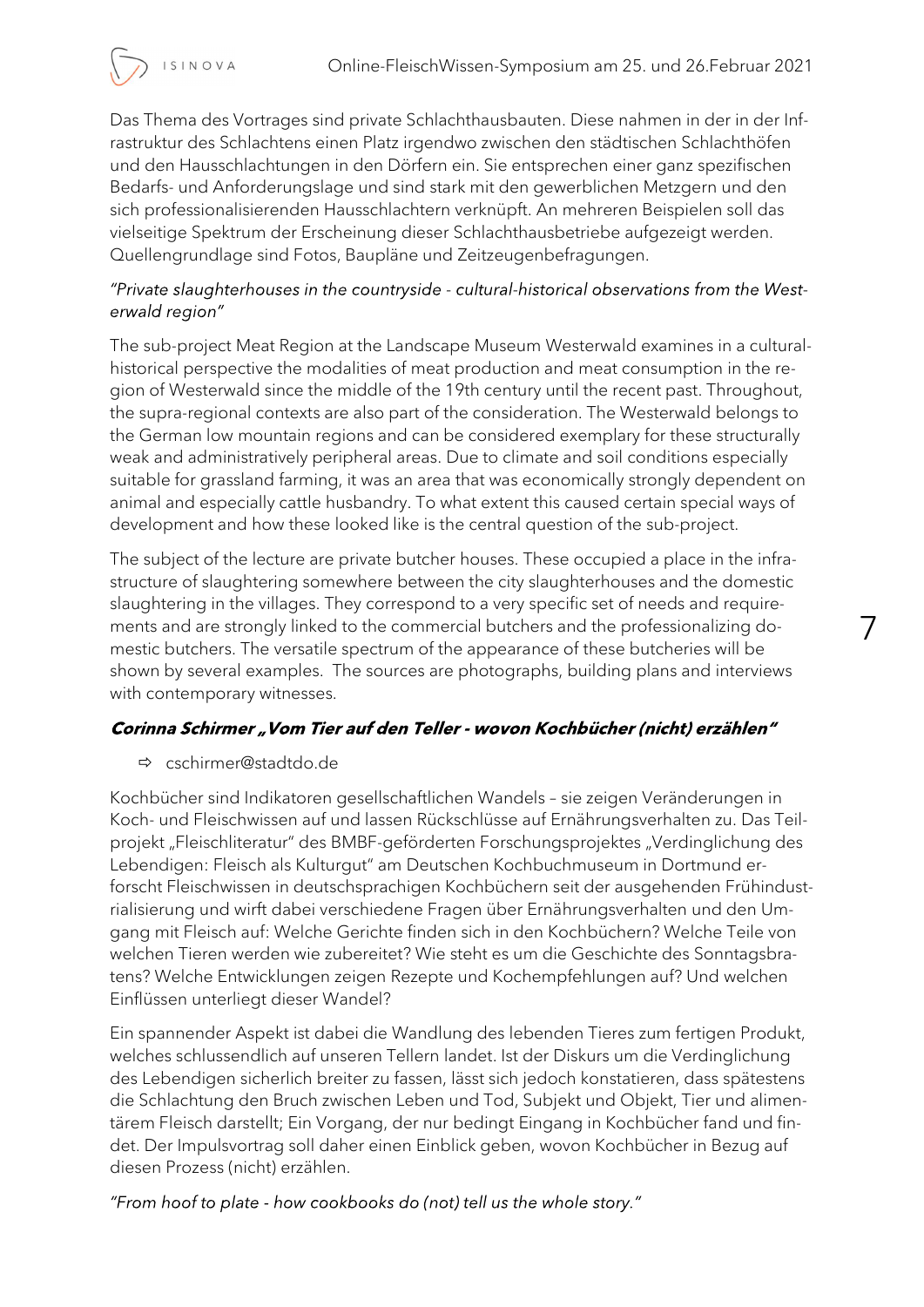8

Cookbooks are indicators of social change - they reveal how cooking procedures and our overall knowledge of meat evolve overtime and thus allow conclusions about alimentary habits. "Meat Literature" investigates the evolution of knowledge of meat in German-language cookbooks since the end of early industrialization as part of the research project "Reification of the living: Meat as a cultural asset", funded by the Federal Ministry of Education and Research, at the German Cookbook Museum in Dortmund.

Which dishes do we find in cookbooks? Which animal parts are prepared and how? What about the history of the so-called Sunday roast? Which developments do recipes and cooking recommendations reveal about dietary habits? Which influences are these changes subject to? These are but a few questions regarding nutritional behavior and attitude towards meat treated in the research project.

In this context, the transformation of the living animal evolving into a mere product that lands on our plates, ready to be consumed, is a particularly intriguing aspect to observe. While the subject of the reification of the living can certainly be discussed in a broader sense, the slaughtering of the animal clearly represents a seizure between life and death, subject and object, animal and alimentary meat; a process that has barely been mentioned in cookbooks until today. Hence the impulse lecture is intended to give an insight into what cookbooks (do not) tell us.

## Nils Schweers ", Man reißt den Tauben die Köpfe ab' - Veränderungen von Schlachtsemantiken in Kochbüchern von 1850 bis in die Gegenwart."

nils.schweers@oe.hs-fulda.de

ISINOVA

Die Auslagerung des Schlachtens in Schlachthäuser und auch die damit einhergehende Invisibilisierung dieses Vorganges ist ein Prozess, zu dessen Beginn das Schlachten lange Zeit im häuslichen Kontext stattfand. Deshalb war das Schlachten auch Gegenstand von Kochbüchern als gesellschaftlicher Wissensspeicher (Ehlert 2008), in denen es einen wichtigen und notwendigen Schritt in der Zubereitungsreihenfolge von Mahlzeiten darstellte.

Der Vortrag fokussiert auf Semantiken, die bei Beschreibungen in Kochbüchern seit 1850 mit dem Schlachtvorgang verknüpft waren und zeichnet dabei einen Prozess bis in die Gegenwart nach. Hierbei kann gezeigt werden, dass die Schlachtung, die den Übergang vom lebendigen Tier zum Objekt Fleisch markiert, eine zunehmende sprachliche Invisibilisierung erfährt. Waren in Kochbüchern anfangs noch detaillierte Anleitungen zur 'korrekten' Tötung und Hausschlachtung von Tieren – wie zum Beispiel Geflügel und Ferkel – zu finden, so verschwindet dieser Schritt in der Zubereitungsreihenfolge zunehmend mehr aus dem gesellschaftlichen Wissensbestand. Dieser Prozess der Invisibilisierung verweist dabei auf eine Entwicklung, bei der der Prozess des Schlachtens immer weiter in die "Blackbox Schlachthaus" auswanderte und so zu einem gesellschaftlichen Randphänomen wurde.

## "One torns off the pigeons' heads' - changes in the semantics of slaughter in cookery books from 1850 to the present day."

The outsourcing of the act of slaughtering to dedicated slaughterhouses marks an invisibilisation of this act. At the beginning of this process, slaughtering was often conducted in a domestic environment and thus has been subject of cookbooks as societal knowledge stores, in which it was described as an important and necessary step in the order of preparing food.